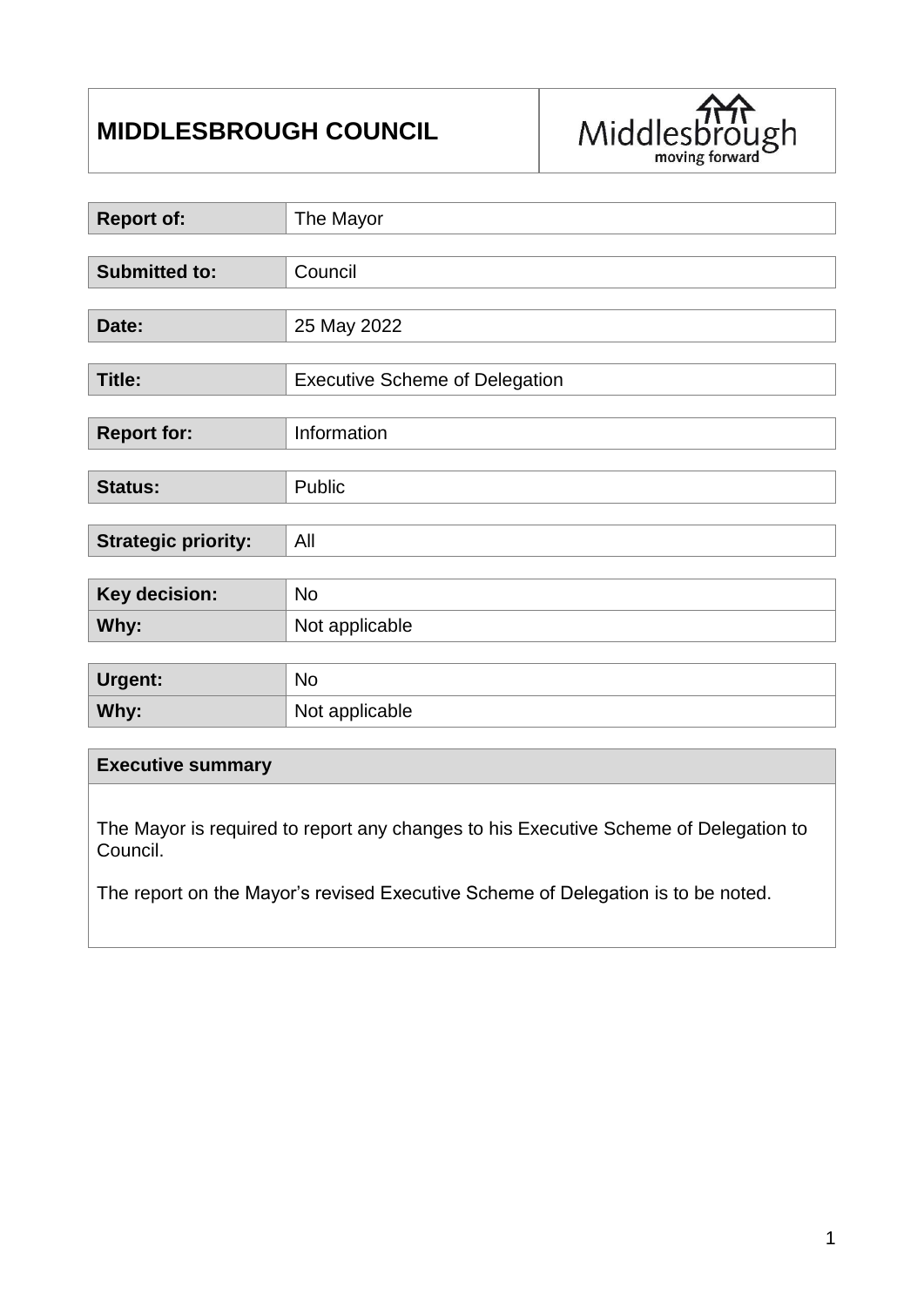# **Purpose**

1. The report sets out to Members, as required by the Constitution, details of the revised Executive Scheme of Delegation (Appendix A) for inclusion in the Council's Scheme of Delegation.

### **Background and relevant information**

- 2. The Mayor is responsible for determining his Scheme of Delegation and this covers the following areas of delegated powers: the Executive collectively, individual Executive Members, officers and joint arrangements. When he considers it appropriate however, the Mayor may still take any decision regardless of whether it has been delegated within his Scheme. The general responsibilities of the Mayor and Executive Members including their revised portfolios are detailed at Appendix A. The membership of the Mayor's Executive is detailed at Appendix B.
- 3. The revised composition of the Executive is as follows:
	- The Elected Mavor
	- Deputy Mayor and Executive Member for Children's Services
	- Executive Member for Adult Social Care, Public Health, Public Protection and Digital Inclusion
	- Executive Member for Culture and Communities
	- **•** Executive Member for Environment
	- Executive Member for Finance and Governance
	- Executive Member for Neighbourhood Safety
	- Executive Member for Regeneration
	- Executive Member for Young Adults and Political Engagement

### **The Executive collectively**

- 4. The Executive collectively, and individually, will drive the Council strategically relying on relevant senior officers to deliver those priorities through any strategy, plan or policy within their relevant service portfolio.
- 5. The Executive (the Mayor, Deputy Mayor and Executive portfolio holders) will be responsible collectively for determining the following matters in respect of all or any functions which fall within the Executive terms of reference below:
	- The delegation of authority to take Executive decisions when there are public meetings of the Executive, convened in accordance with the relevant legislation.
	- Proposals which will be submitted to the Council as part of the annual budget and policy framework together with significant in year departures from the framework.
	- New policies and procedures and changes to existing policies and procedures likely to have a significant impact on service provision or the organisation of the Council.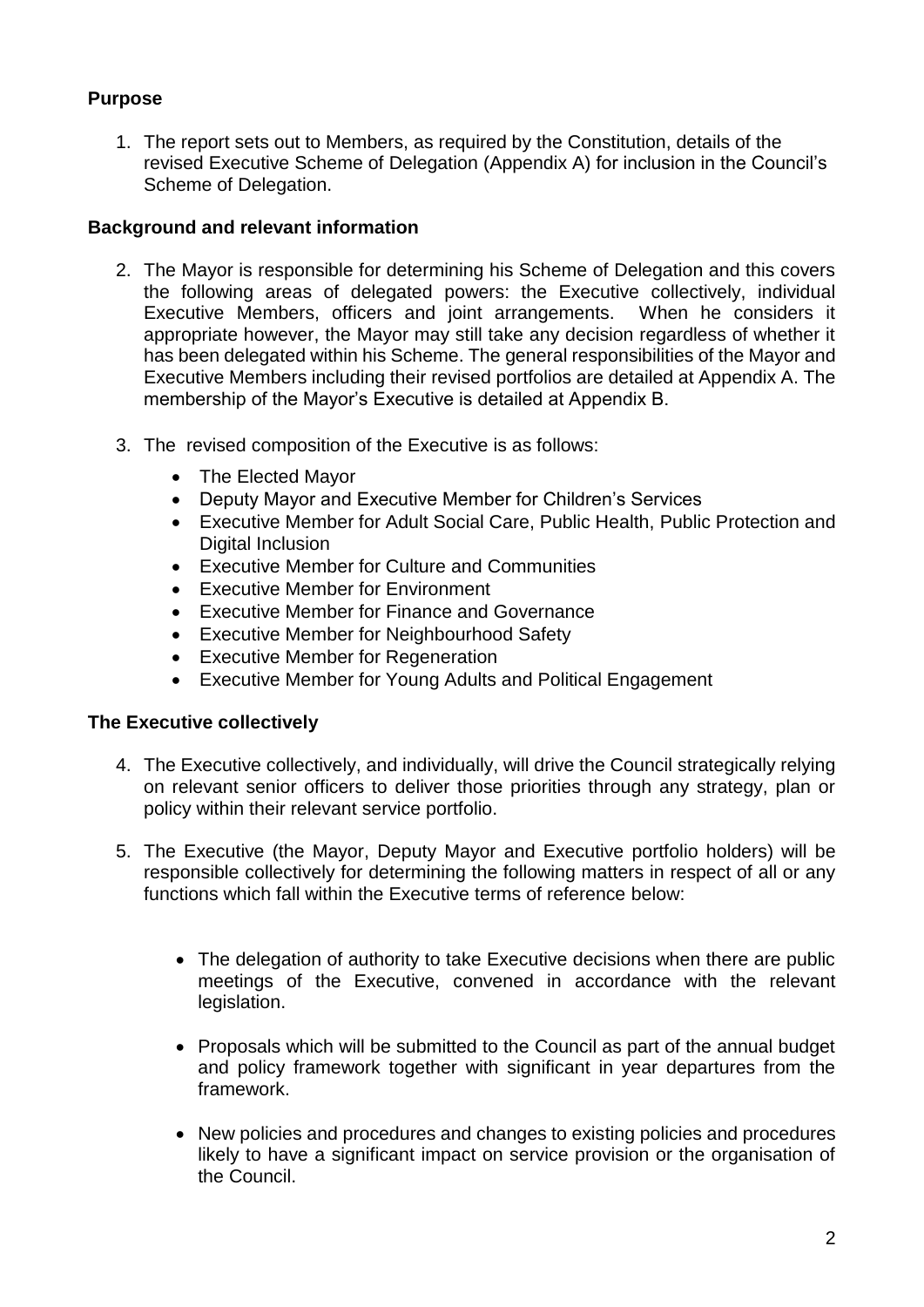- The principles and funding of significant management restructuring involving more than one department.
- Compulsory redundancies arising directly in connection with proposals falling into the 2 preceding categories.
- Broad programme allocations together with proposals and overall expenditure levels, for projects with significant corporate implications, including those for which it is proposed to let a contract.
- Any matters relating to bids for funding, which are financially or strategically significant and have not been provided for within the financial and policy framework.
- Council-wide strategic performance and financial management / monitoring together with associated action.
- Strategic and significant decisions arising from service reviews.
- Key decisions, not delegated to an Executive Committee, Executive Member, officer or joint arrangement.
- Sensitive Council-wide matters which are not key decisions.
- All reports referred to the Executive by the Overview and Scrutiny Board and its Scrutiny Panels.
- Responsibility for issues relating to Corporate Risk Management.
- To report to Council on activities they have undertaken and to be held to account by Councillors and the Mayor.
- **All issues that were previously considered by the Executive Sub Committee – Grants to Voluntary Sector (which has been disbanded) including:**
	- To determine the criteria under which grants will be awarded from the Grants to Voluntary Sector budget.
	- That working within the existing frameworks and allocated resources, determine on an annual basis, the allocation of grant aid from the Grants to Voluntary Sector budget.
	- To determine 'in year' changes to those allocations should it become necessary.
	- To monitor and evaluate the use of grant aid once allocated.
	- Subject to available resources within the Budget, to determine 'in year' one off applications for grant aid.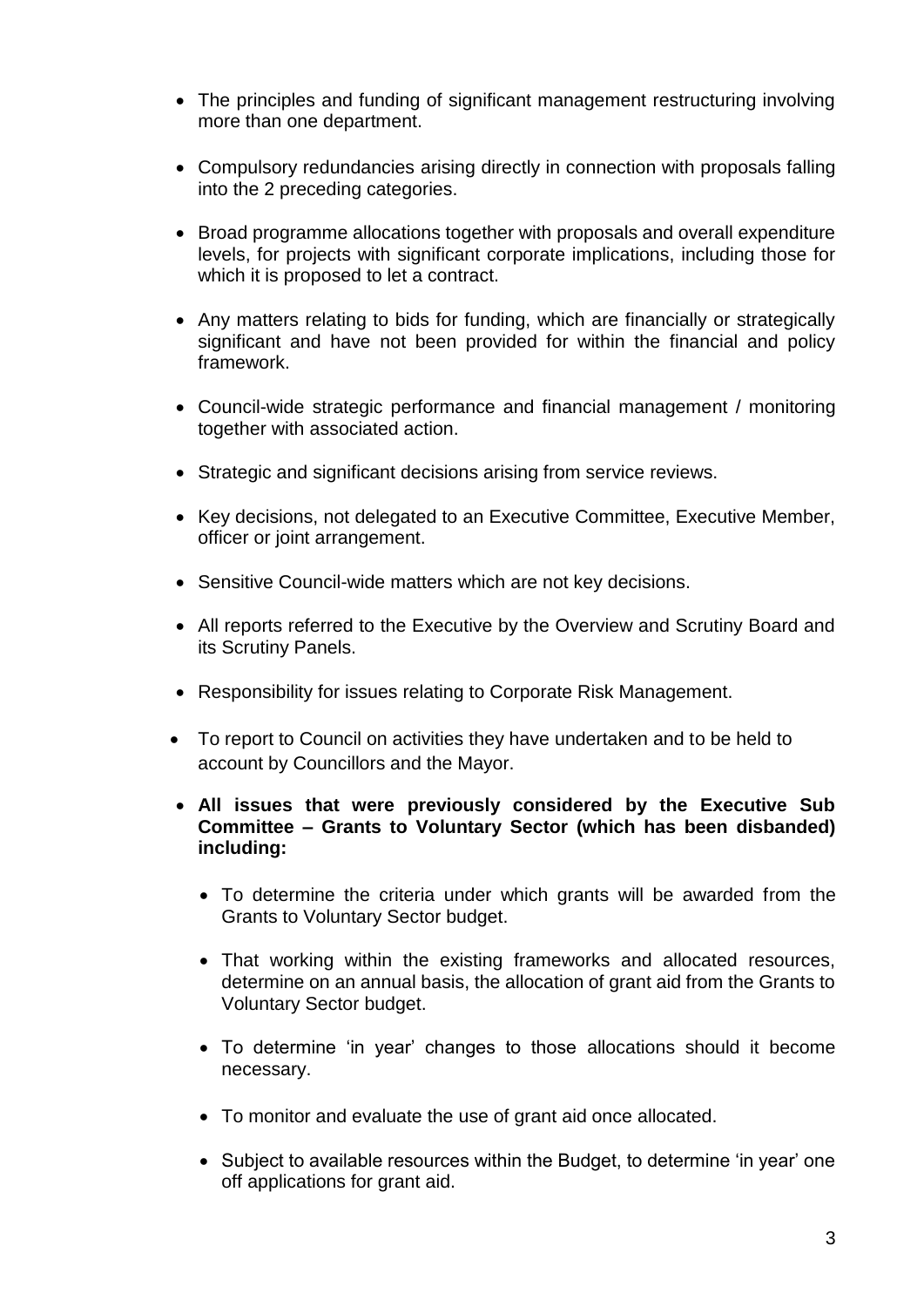- To consider and determine all issues relating to charities, which identify the Council as being Trustee and which are not specifically delegated to another body.
- To consider and determine policy issues in relation to Grants, Trusts and the Voluntary and Community sector not specifically delegated to another body.
- **All issues previously considered by the Executive Sub Committee for Standing Orders (which has been disbanded) including:**
	- To determine requests to waive standing orders, which fall within the remit of the Executive, relating to contracts. No exemptions can be used if EC procurement procedures apply.

### **Individual Executive Members**

- 6. Individual portfolio holders will normally be responsible for the following matters in relation to the functions and service areas within the scope of their own portfolio:
	- Major variations to existing policies and procedures.
	- Approval of departmental service plans.
	- Monitoring of service performance information.
	- Portfolio service reviews, including, improvement plans, external inspection, reviews and non-strategic corporate matters.
	- Policies, plans and strategies, which are not part of the financial and policy framework.
	- Key decisions which are portfolio specific.
	- Sensitive non-key decisions, which are portfolio specific.
	- Matters relating to bids for funding which do not have major financial or strategic significance, or which have either been approved in principle by the Executive or as part of the financial and policy framework.

### **Deputy Mayor – Delegated Authority**

- 7. The Deputy Mayor has delegated powers:
	- a. To appoint to outside bodies, made by the Executive or jointly with Council.
	- b. To appoint to Executive Advisory Bodies (Excluding membership to the Full Executive)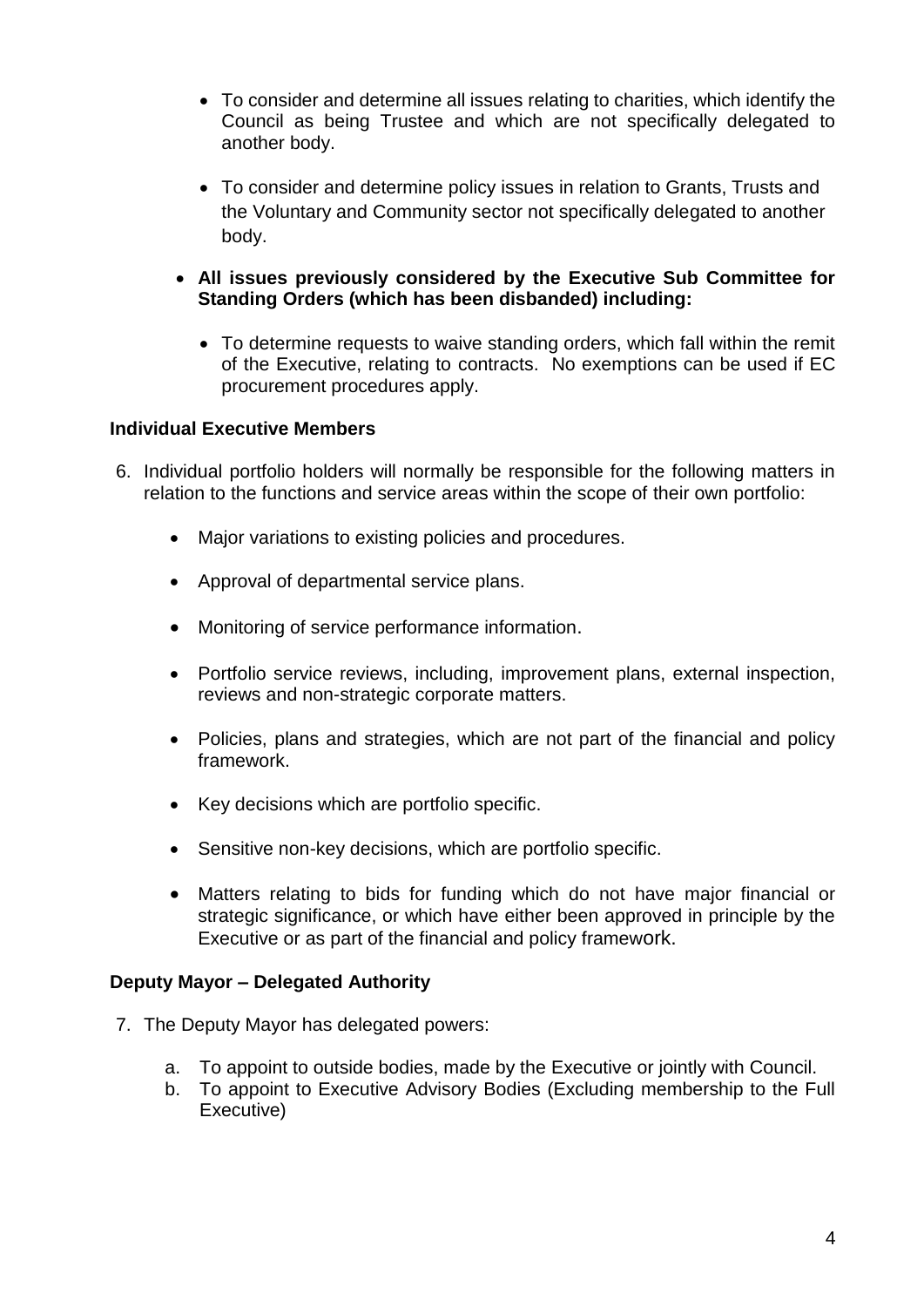### **Executive Sub-Committee for Property**

- 8. When not referred to the Mayor, Executive or Executive Member to determine, the Executive Sub-Committee for Property is delegated the following powers:
	- To determine the Council's corporate property priorities.
	- To approve the allocation of resources from the Small Scheme Allocation budget.
	- To be consulted upon the capital programme.
	- To determine 'in year' changes to the new start investment programme and small scheme allocation projects should it become necessary.
	- To consider and determine the acquisition and disposal of assets (including land and buildings), other than equipment, plant and machinery for resale, in accordance with the requirements of Financial Regulations and Contract Standing Orders.
	- To be consulted upon planning brief proposals.
	- To establish effective communication channels to cascade the Council's corporate property priorities.
- 9. The Membership of the Executive Sub-Committee for Property is as follows:
	- All Members of the Executive

### **Decision Making by Joint Bodies**

10.The following body will exercise executive functions in accordance with the terms of the agreement currently in operation:

### **Joint Archives Committee**

### **Officer delegated authority**

### **Decision Making by Chief Executive**

11.The Chief Executive of the Council*,* or any officer nominated by the Chief Executive as his Deputy in this regard, will have delegated authority to make Executive decisions of a policy, financial and operational nature in response to the Covid-19 emergency.

### **Decisions by officers**

12.Officers have the power to undertake without reference to Council, the Executive, or to any of the Council's committees, matters of day-to-day management and associated activities. Subject to the provisions within the Mayor's scheme of delegation above, officers can take executive non-key decisions. Unless specifically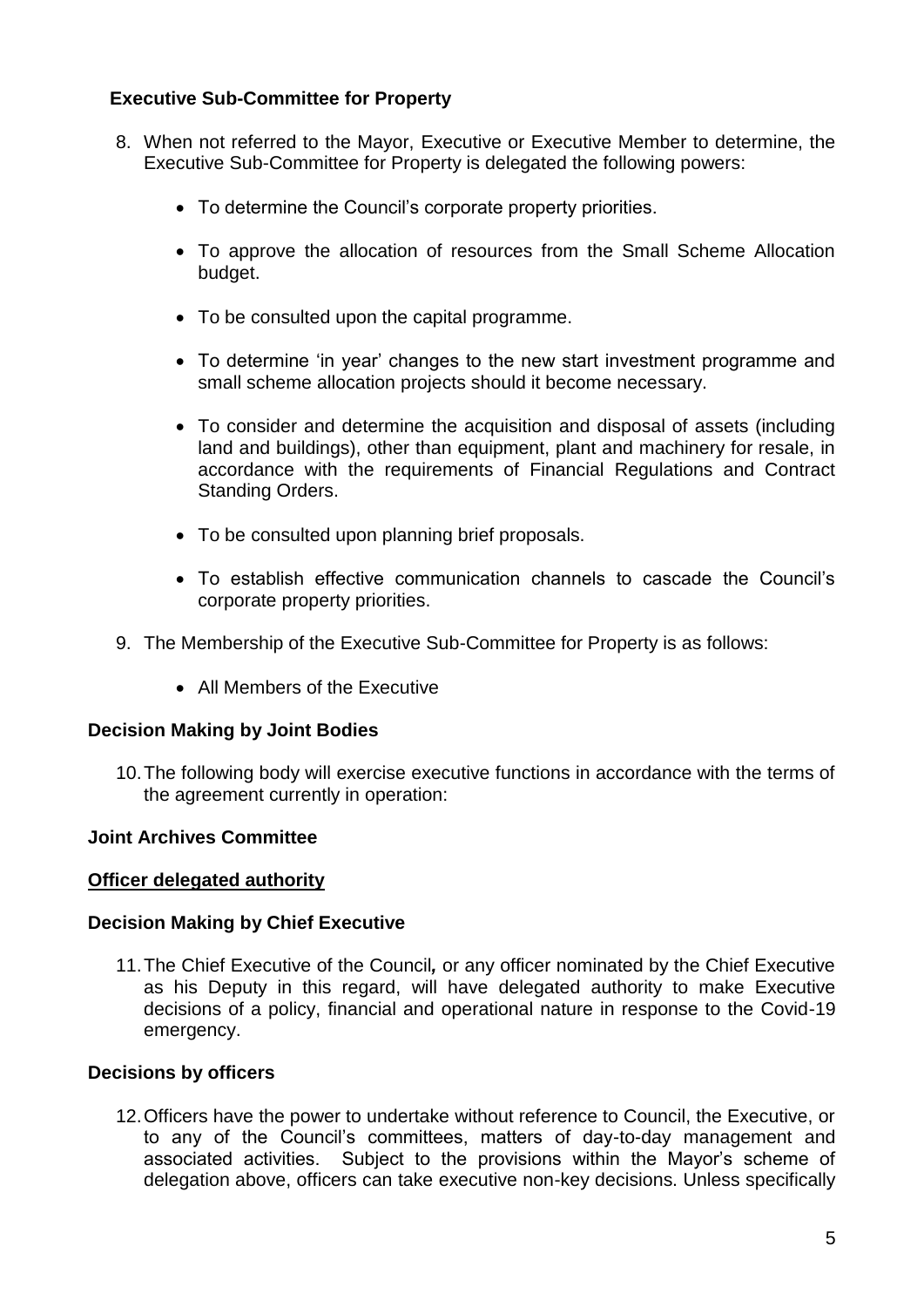delegated by the Mayor and his Executive, officers do not have the delegated powers to take key decisions.

### **What decision(s) are being recommended?**

13.That the Council note the Mayor's revised Executive Scheme of Delegation

### **Rationale for the recommended decision(s)**

14.The Constitution requires that Council be informed by the Elected Mayor about the composition and constitution of the Executive for the coming year, and the names of councillors they have chosen to be members of the Executive including the Deputy Mayor.

### **Other potential decision(s) and why these have not been recommended**

15.Do nothing. This is not an option as the Constitution requires that the Mayor notifies full Council of the composition of his Executive and any subsequent changes to his Scheme of Delegation.

### **Impact(s) of the recommended decision(s)**

### *Legal*

16.Under s.9E of the Local Government Act 2000 (as amended), the Elected Mayor (as "the senior executive member") determines how and by whom executive functions are exercised.

### *Strategic priorities and risks*

17.The relevant risks this decision would influence are cited below, with an explanation as to why they are relevant and how it would affect each risk.

| <b>Risk No</b> | <b>Risk Description</b>                                                                                                                           | <b>Impact</b>                                                                                                                                                                                                                                                                                                             |
|----------------|---------------------------------------------------------------------------------------------------------------------------------------------------|---------------------------------------------------------------------------------------------------------------------------------------------------------------------------------------------------------------------------------------------------------------------------------------------------------------------------|
| O8-054         | Failure to adhere to Local Code of<br>Corporate Governance and deliver<br>governance improvements outlined in<br>the Annual Governance Statement. | By providing the appropriate information<br>regarding the make-up of the Executive and<br>the Scheme of Delegation, the Mayor is<br>complying with the requirements of the<br>Constitution and the Council is demonstrating<br>that good governance is in place and so this<br>would have a positive impact on this risk. |

### *Human Rights, Equality and Data Protection*

18.The subject of this report is not a policy, strategy, function or service that is new or being revised. It is considered that an equality impact assessment is not required.

### *Financial*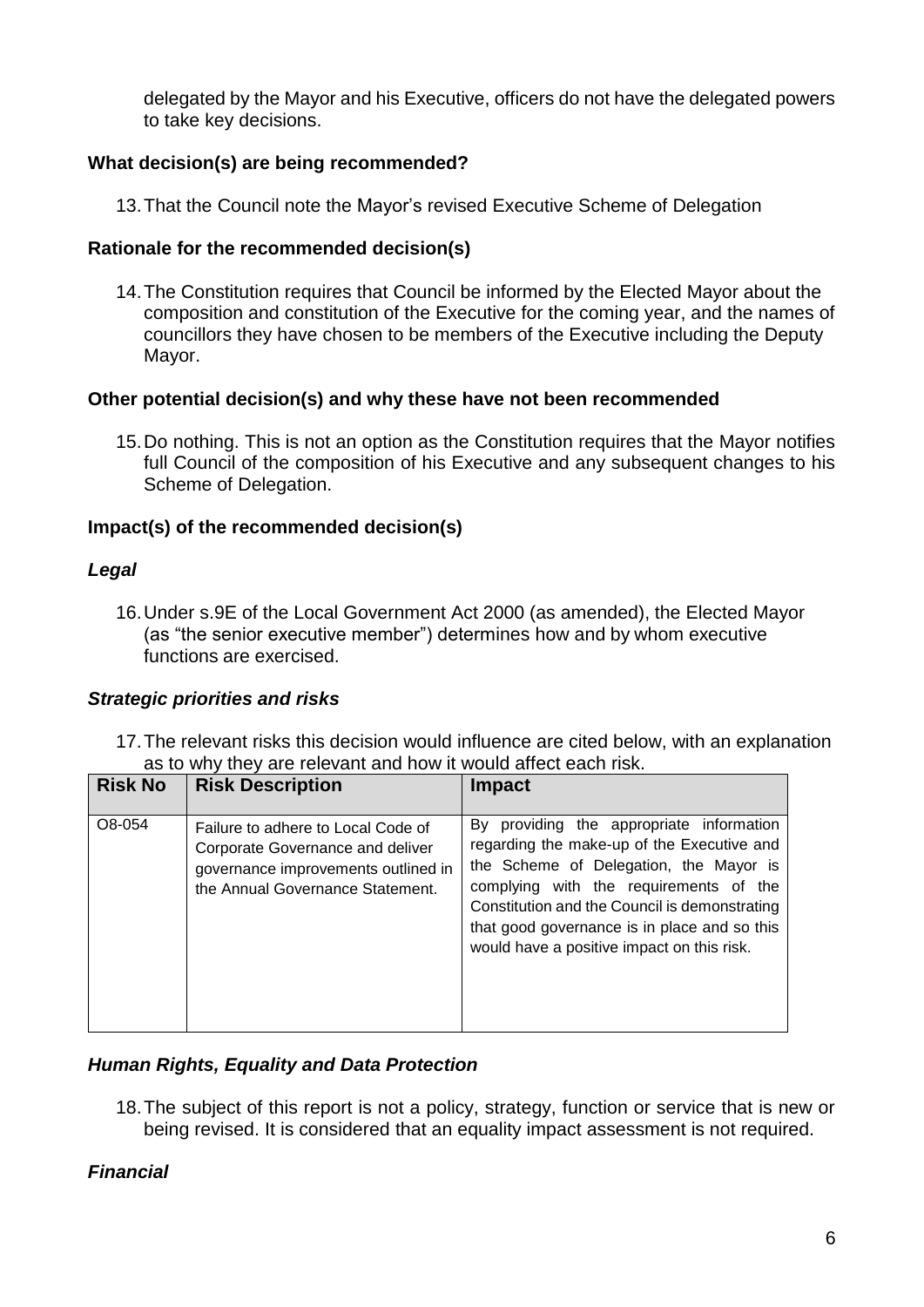19.There are no financial implications or impact on any budgets or the Medium Term Financial Plan (MTFP) arising from the content of this report.

| <b>Action</b>                                                                                                 | <b>Responsible Officer</b> | <b>Deadline</b> |
|---------------------------------------------------------------------------------------------------------------|----------------------------|-----------------|
| Note the report and make and<br>appropriate changes to the<br><b>Council's Committee</b><br>Management system | <b>Democratic Services</b> | 31 May 2022     |

### **Actions to be taken to implement the recommended decision(s)**

### **Appendices**

| <b>Executive Scheme of Delegation</b> |
|---------------------------------------|
| Details of Executive Members          |

### **Background papers**

| <b>Body</b> | <b>Report title</b> | Date |
|-------------|---------------------|------|
|             |                     |      |

# **Contact: Sylvia Reynolds**

**Email: [sylvia\\_](mailto:sylvia)reynolds@middlesbrough.gov.uk**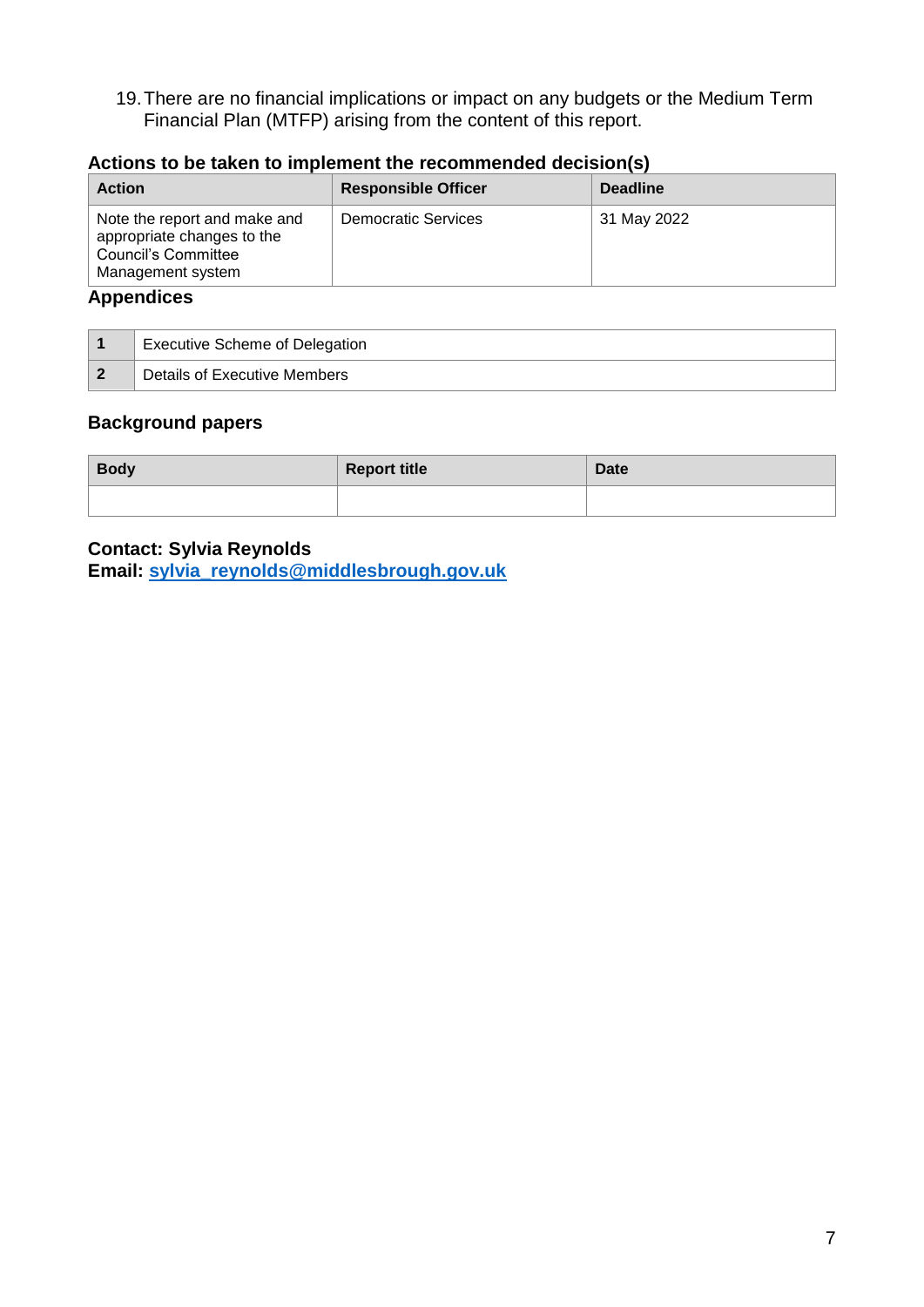# **Executive Scheme of Delegation**

Under s.9E of the Local Government Act 2000 (as amended), the Elected Mayor (as "the senior executive member") determines how and by whom executive functions are exercised. The Elected Mayor may either exercise any or all of the executive functions personally or may delegate the power to one or more of the following:

- the Executive (the Elected Mayor & Executive) collectively,
- an Executive member individually.
- an Executive committee,
- an area committee (N.B. there are no area committees currently in Middlesbrough),
- an officer (or officers) of the Authority,
- under joint arrangements with one or more other authorities *or*
- another local authority.

### **Executive Scheme of Delegation**

The Executive (the Mayor and their Executive Members) will be collectively responsible for determining matters in respect of all or any functions which fall within the Executive terms of reference (below).

The Executive collectively, and individually, will drive the Council strategically relying on relevant senior officers to deliver those priorities through any strategy, plan or policy within their relevant service portfolio.

### **The Executive Terms of Reference (collectively)**

The Executive (the Mayor, Deputy Mayor and Executive portfolio holders) will be responsible collectively for determining the following matters in respect of all or any functions which fall within the Executive terms of reference:

- The delegation of authority to take Executive decisions when there are public meetings of the Executive, convened in accordance with the relevant legislation.
- Proposals which will be submitted to the Council as part of the annual budget and policy framework together with significant in year departures from the framework.
- New policies and procedures and changes to existing policies and procedures likely to have a significant impact on service provision or the organisation of the Council.
- The principles and funding of significant management restructuring involving more than one department.
- Compulsory redundancies arising directly in connection with proposals falling into the 2 preceding categories.
- Broad programme allocations together with proposals and overall expenditure levels, for projects with significant corporate implications, including those for which it is proposed to let a contract.
- Any matters relating to bids for funding, which are financially or strategically significant and have not been provided for within the financial and policy framework.
- Council-wide strategic performance and financial management / monitoring together with associated action.
- Strategic and significant decisions arising from service reviews.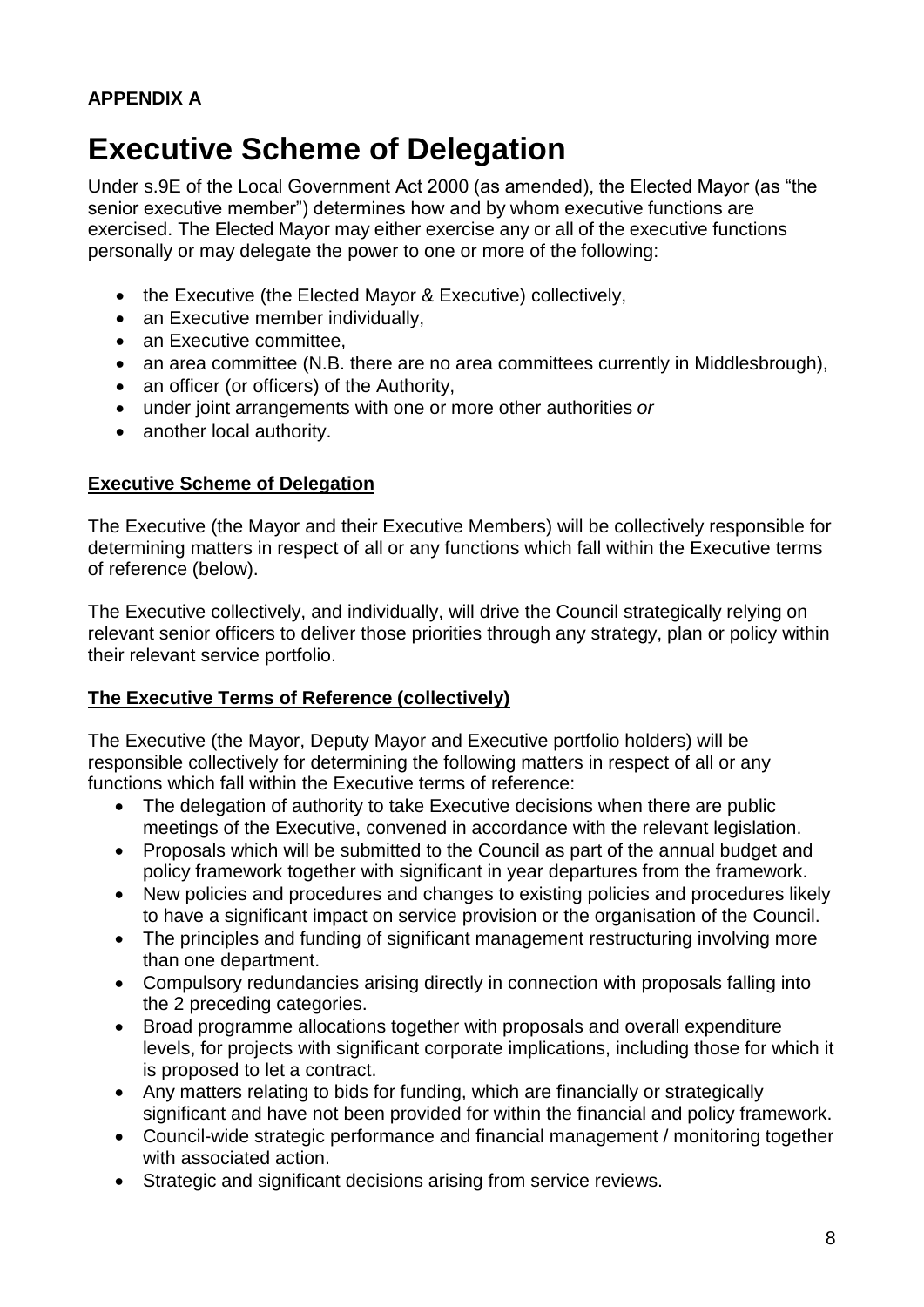- Key decisions, not delegated to an Executive Committee, Executive Member, officer or joint arrangement.
- Sensitive Council-wide matters which are not key decisions.
- All reports referred to the Executive by the Overview and Scrutiny Board and its Scrutiny Panels.
- Responsibility for issues relating to Corporate Risk Management.
- To report to Council on activities they have undertaken and to be held to account by Councillors and the Mayor.

# **Executive Terms of Reference (Individual Executive Members)**

Individual portfolio holders will normally be responsible for the following matters in relation to the functions and service areas within the scope of their own portfolio.

- Major variations to existing policies and procedures.
- Approval of departmental service plans.
- Monitoring of service performance information.
- Portfolio service reviews, including, improvement plans, external inspection, reviews and non-strategic corporate matters.
- Policies, plans and strategies, which are not part of the financial and policy framework.
- Key decisions which are portfolio specific.
- Sensitive non-key decisions, which are portfolio specific.
- Matters relating to bids for funding which do not have major financial or strategic significance, or which have either been approved in principle by the Executive or as part of the financial and policy framework.

### **Decision Making by Joint Bodies**

The following body will exercise executive functions in accordance with the terms of the agreement currently in operation:

# **Joint Archives Committee**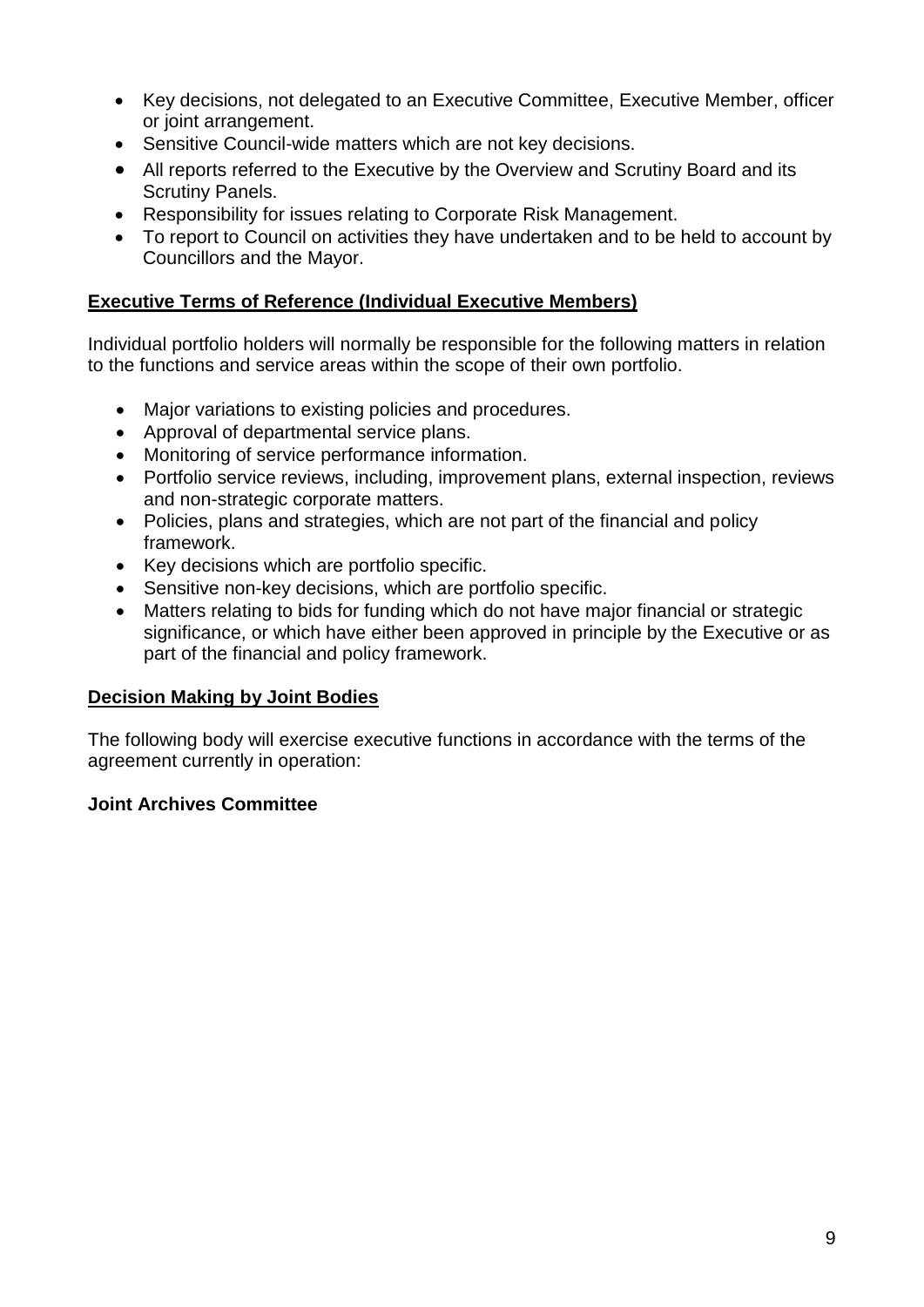# **EXECUTIVE PORTFOLIOS**

### **THE MAYOR**

### **ANDY PRESTON**



### **PORTFOLIO**

The Mayor has overall responsibility for delivering the Mayor's Priorities and associated initiatives.

### **Service areas and Functions**

The Mayor has overall responsibility for executive functions together with those general responsibilities detailed above. Service responsibilities have been delegated to the Executive Members.

The Mayor is the first citizen of the town and will promote the town as a whole and act as a focal point for the community. He will also take precedence with regard to any civic duties but these may be delegated to the Chair/Vice-Chair of the Council.

As the town's First Citizen, the Mayor promotes Middlesbrough in the sub-region, region and nationally.

### **General responsibilities of the Mayor**

Duties and responsibilities of the Mayor include: -

- Providing strong and visible leadership in relation to the Council, citizens, stakeholders and partners of the Council.
- Leading on partnerships and strategic matters of significance to Middlesbrough on a local, sub-regional, regional and national basis.
- Promoting, wherever possible, public engagement in the work of the Council.
- Leading in promoting the core values and objectives of the Council.
- Leading on promoting proposals in relation to the Council's Budget and Policy Framework.
- Leading on the delivery of continuous improvement in Council services.
- Promoting the highest standards of conduct and ethics within the Council.
- Making appointments to the Executive, determining portfolios and chairing the Executive.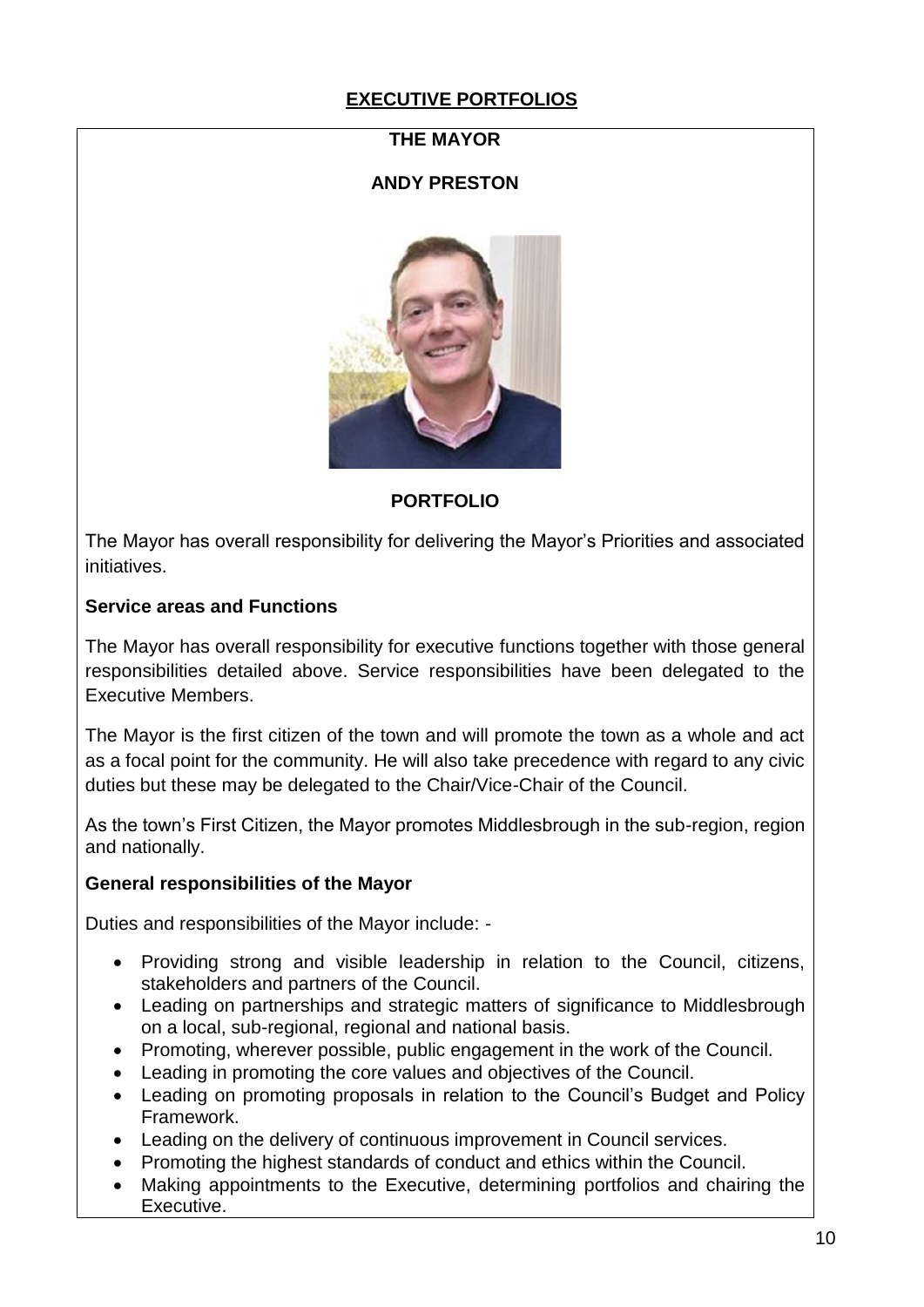- Determining the Executive Scheme of Delegation.
- Responsibility for the Armed Forces Covenant.

# **Correspondence address:**

c/o Democratic Services Town Hall Middlesbrough TS1 9FX

Email: mayor@middlesbrough.gov.uk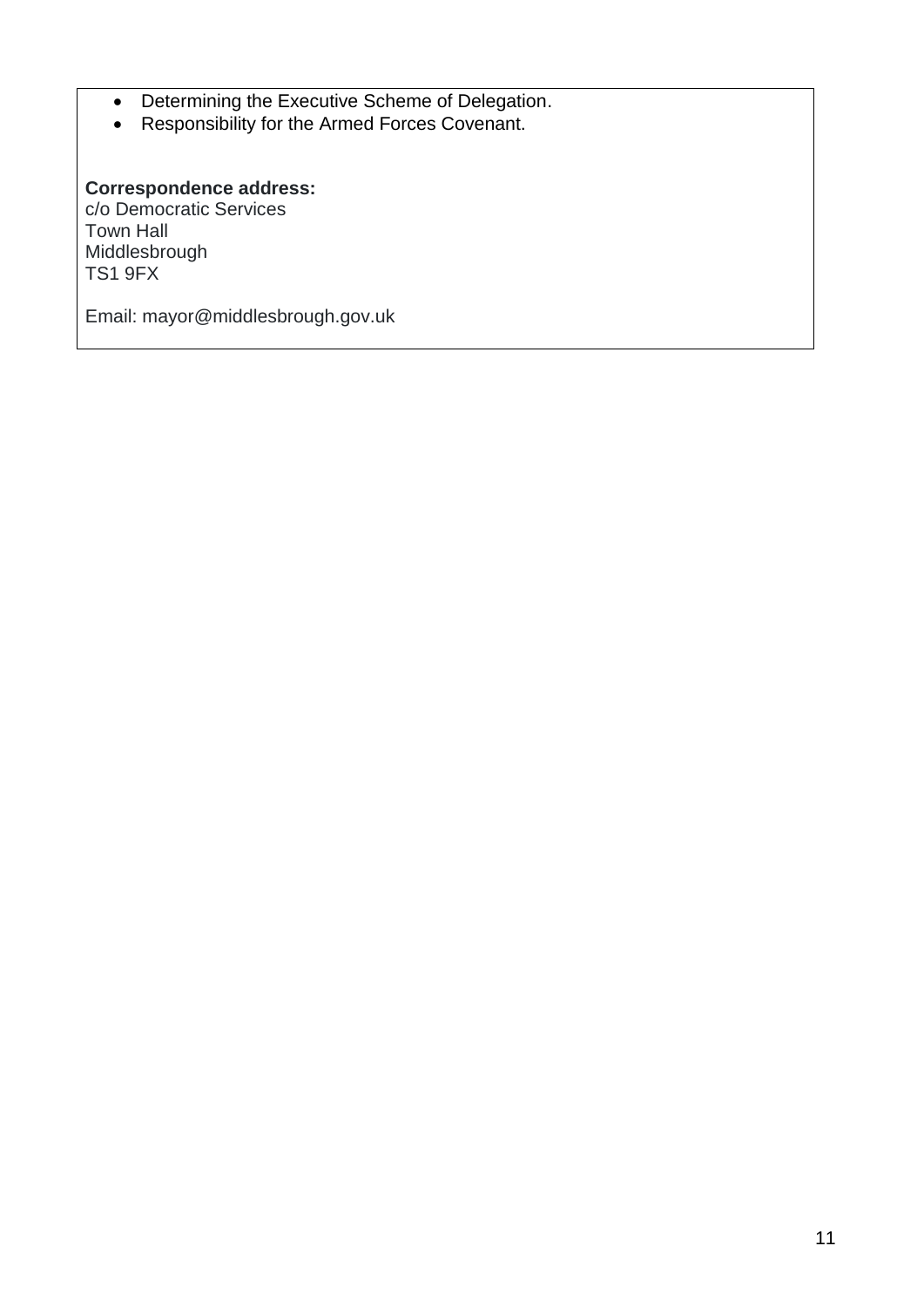### **DEPUTY MAYOR AND EXECUTIVE MEMBER FOR CHILDREN'S SERVICES**

# **COUNCILLOR MIEKA SMILES**



### **PORTFOLIO**

The Deputy Mayor and Executive Member for Children's Services will Chair meetings of the Executive and act in place of the Mayor, if for some reason the Mayor is unable to act.

The Deputy Mayor and Executive Member for Children's Services will also act as the Statutory Lead Member for Children's Services in accordance with the Children Act 2004 and associated statutory guidance, ensuring that our children are protected, to safeguard their welfare and wherever possible, seek to enable or provide a safe environment that reduces dependency on services, including the most disadvantaged and vulnerable and their families and carers.

The Deputy Mayor has responsibility for:

- Children's Services
	- o Early Years and Children's Centres
	- o Supporting Education Services
	- o Play and Youth Services
	- o Children's Social Care
- Marketing and Communications.

# **Correspondence address:**

c/o Democratic Services Town Hall **Middlesbrough** TS1 9FX

Mieka Smiles@middlesbrough.gov.uk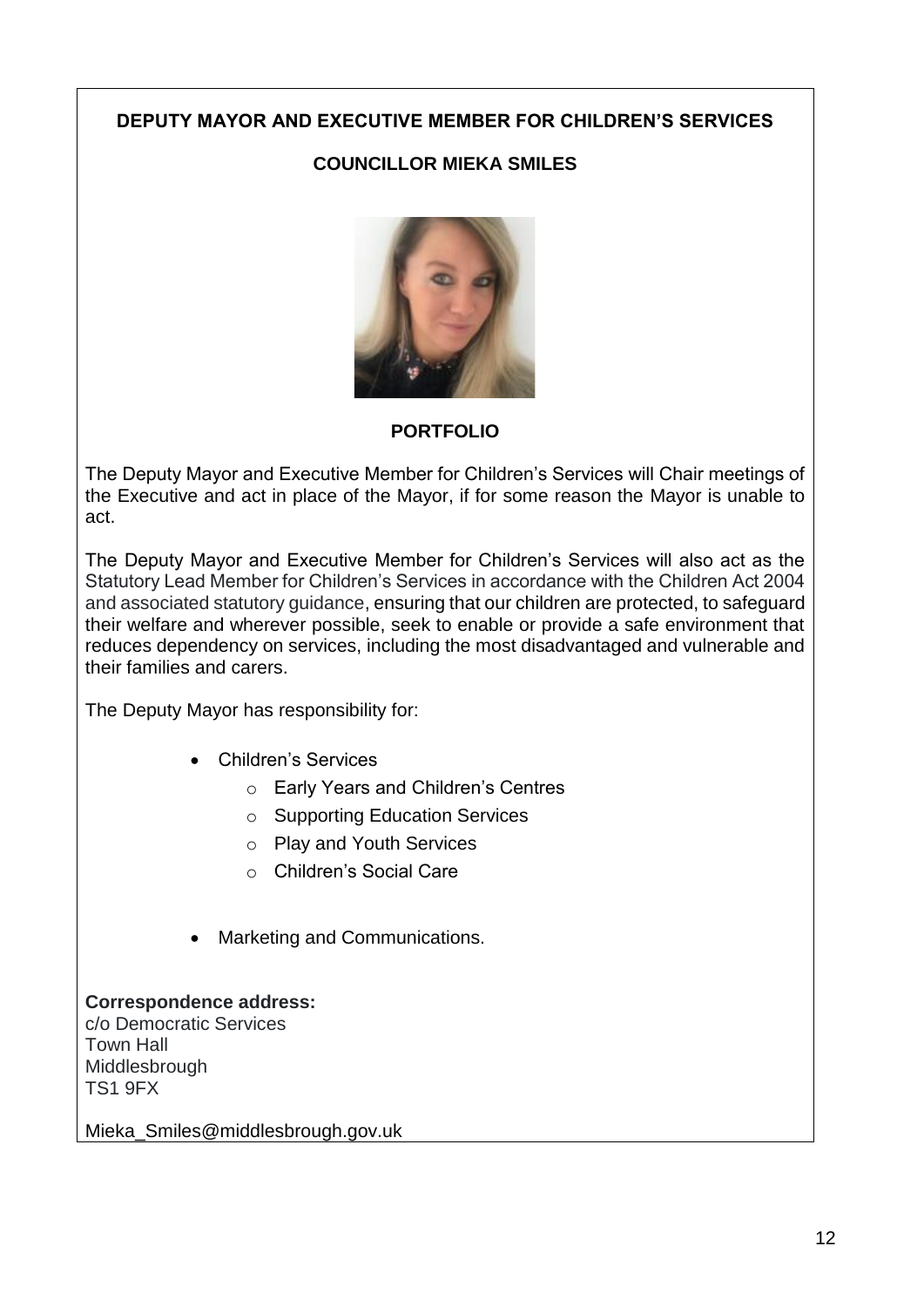# **EXECUTIVE MEMBER FOR ADULT SOCIAL CARE, PUBLIC HEALTH, PUBLIC PROTECTION AND DIGITAL INCLUSION**

### **COUNCILLOR DAVID COUPE**



### **PORTFOLIO**

The Executive Member for Adult Social Care and Public Health, Public Protection and Digital Inclusion in respect of part of the portfolio relating to Adult Social Care, Public Health and Public Protection has responsibility for ensuring vulnerable adults are protected, reducing health inequalities and pushing forward on the dementia-friendly agenda.

In respect of the part of the portfolio for Digital Inclusion, the Executive Member has the responsibility of ensuring that the Council operates efficiently, and promotes the use and the benefits of the internet and digital technologies.

Responsible for:

- Adults with Social Care needs
- Public Health
- Public Protection
- Welfare Reform
- Digital Inclusion

### **Correspondence address:**

c/o Democratic Services Town Hall Middlesbrough TS1 9FX

David Coupe@middlesbrough.gov.uk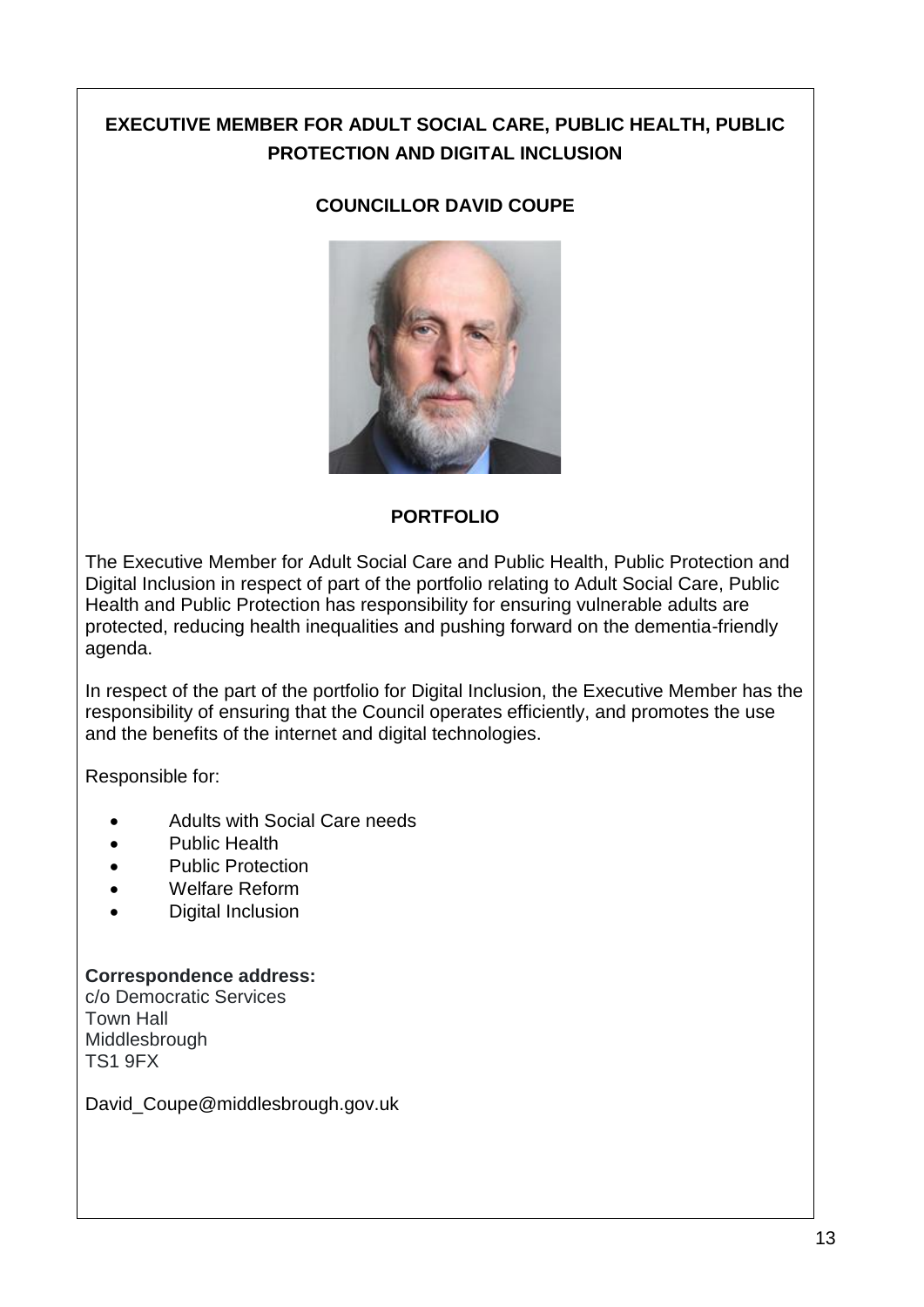# **EXECUTIVE MEMBER FOR CULTURE AND COMMUNITIES**

# **COUNCILLOR STEPHEN HILL**



# **PORTFOLIO**

The Executive Member for Culture and Communities, has responsibility for strengthening the town's cultural sector and promoting arts and culture throughout the town, in accordance with the Mayor's Priorities

Responsible for:

- Community Development and Resilience
- Voluntary and Community Sector
- Equalities
- Arts, Culture and Heritage
- Libraries

### **Correspondence address:**

c/o Democratic Services Town Hall Middlesbrough TS1 9FX

Stephen\_Hill@middlesbrough.gov.uk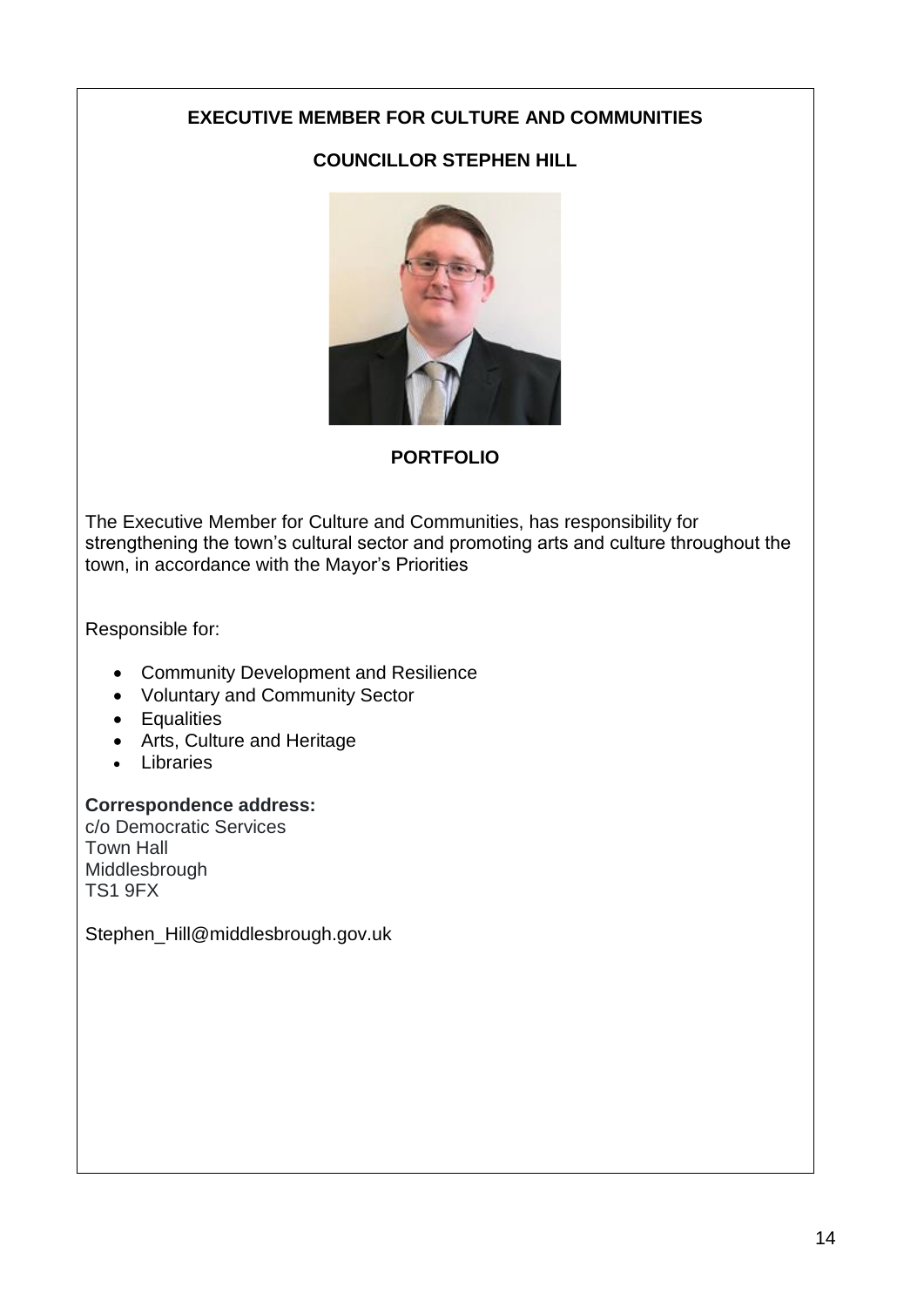## **EXECUTIVE MEMBER FOR ENVIRONMENT COUNCILLOR BARRIE COOPER**



# **PORTFOLIO**

The Executive Member for Environment has responsibility for ensuring a safer environment for Middlesbrough – ensuring Middlesbrough is cleaner and more resilient to a changing climate.

Responsible for:

- Environmental Sustainability
- Refuse, Waste Reduction and Recycling
- Roads and Highways
- Parks, Open Spaces and Cemeteries

# **Correspondence address:**

c/o Democratic Services Town Hall Middlesbrough TS1 9FX

Barrie\_Cooper@middlesbrough.gov.uk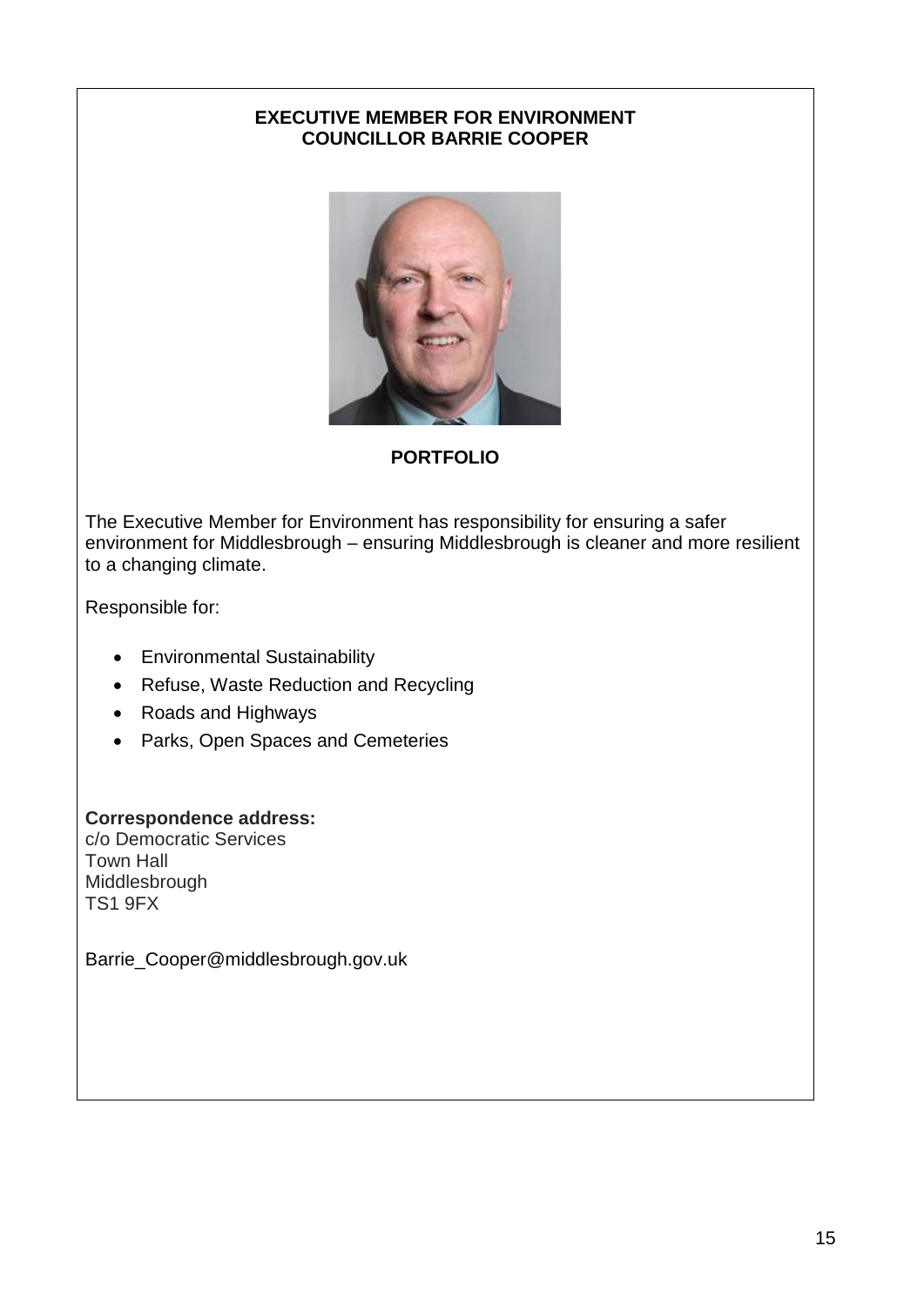# **EXECUTIVE MEMBER FOR FINANCE AND GOVERNANCE**

# **COUNCILLOR STEFAN WALKER**



### **PORTFOLIO**

The Executive Member for Finance and Governance has the responsibility of ensuring that the Council operates efficiently, openly and fairly. The Executive Member for Finance and Governance has oversight of budgetary issues.

Finance

- Finance, Property, Revenues & Benefits and Pensions
- Performance, Contract Management and Risk Management
- Procurement

### Governance

- Democratic Services, Registrars and Electoral Registration
- Human Resources
- $\bullet$  ICT
- Information Strategy
- Legal

### **Correspondence address:**

c/o Democratic Services Town Hall Middlesbrough TS1 9FX

stefan\_walker@middlesbrough.gov.uk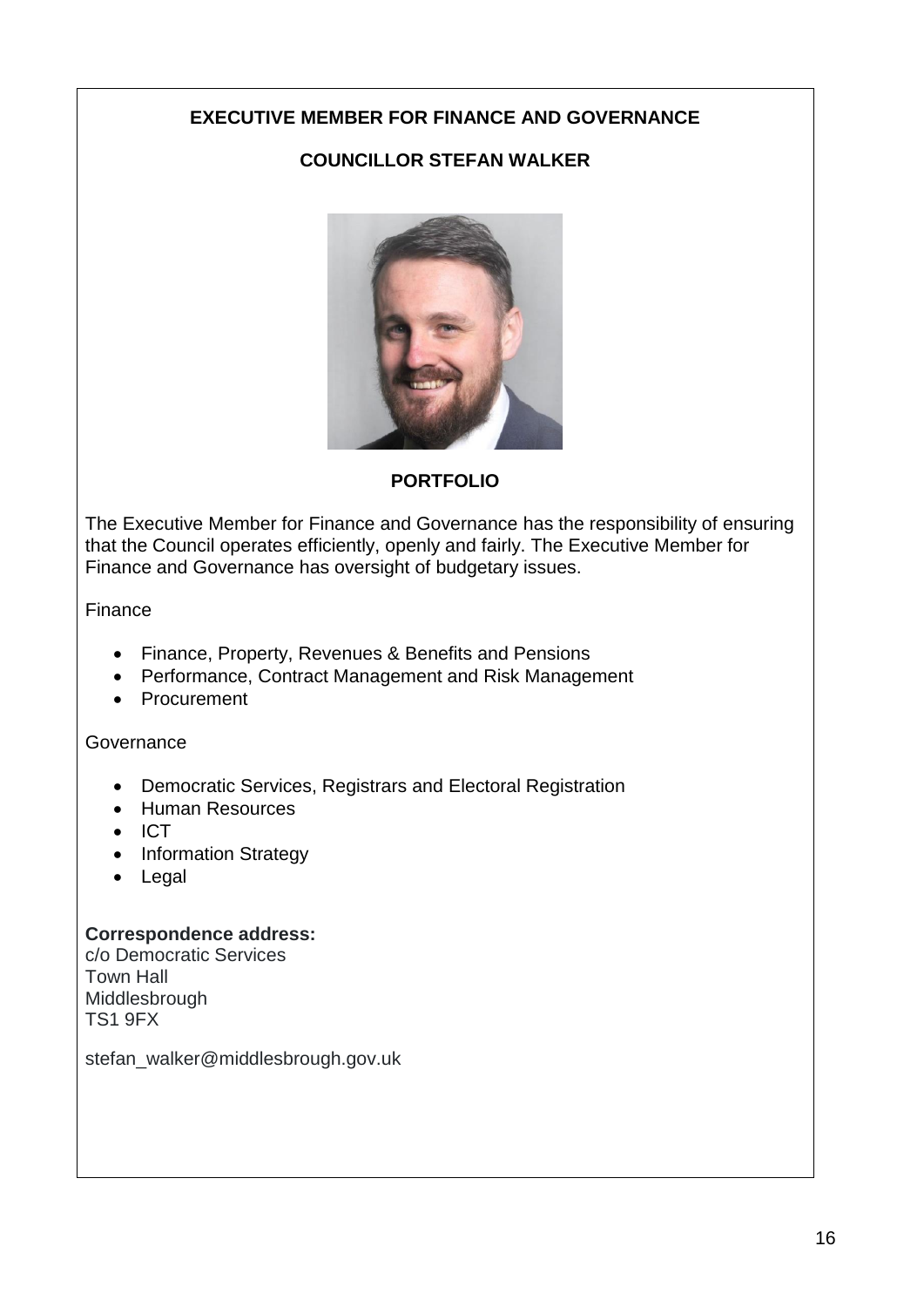# **EXECUTIVE MEMBER FOR NEIGHBOURHOOD SAFETY**

# **COUNCILLOR TONY GRAINGE**



### **PORTFOLIO**

The Executive Member for Neighbourhood Safety will have responsibility for coordinating council responses to ASB and crime, spearheading work to improve the interaction with the police to support the police in their duty to prevent crime and the fear of crime, liaison with wardens and other departments. The portfolio holder will explore new ways to make residents feel safe and report incidents.

Responsible for:

- Community Cohesion
- Environmental Enforcement
- Neighbourhood Safety
- Prevention of Youth Re-offending
- Street Wardens

The portfolio holder will also take responsibility for making sure that communities maintain and grow a sense of neighbourliness and that residential and business property owners who bring an area down by neglect are appropriately challenged and pushed to improve.

The Executive Member will work in conjunction with the Deputy Mayor and Executive Member for Children's Services and will also take responsibility for making sure that the council engages with young adults and all groups, encouraging increased levels of democratic engagement.

### **Correspondence address:**

c/o Democratic Services Town Hall Middlesbrough TS1 9FX

tony\_grainge@middlesbrough.gov.uk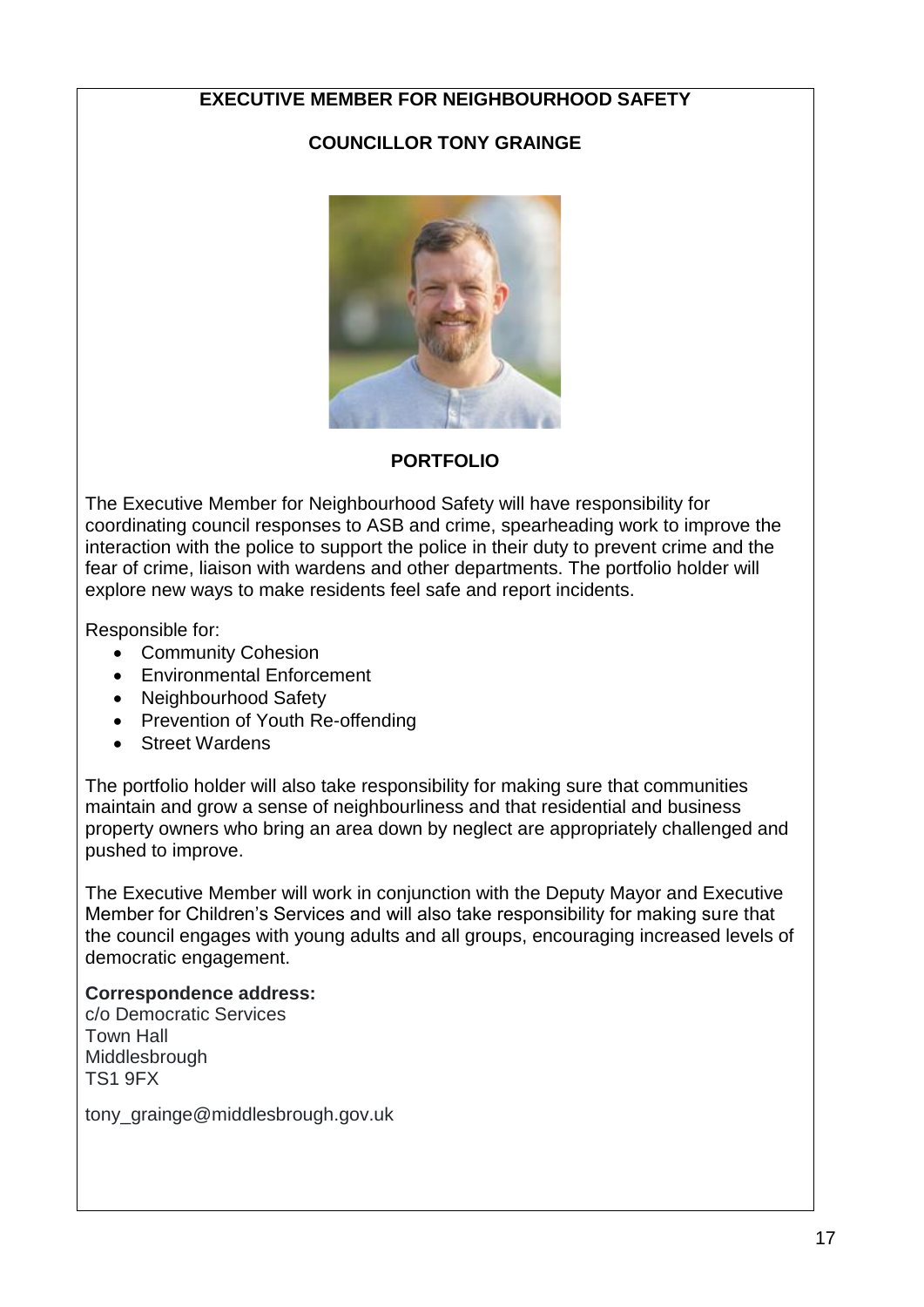### **EXECUTIVE MEMBER FOR REGENERATION**

### **COUNCILLOR ERIC POLANO**



**PORTFOLIO**

The Executive Member for Regeneration will have responsibility for delivering the Mayor's Priorities with regard to ensuring a fair access to high-quality homes, fair access to secure, well-paid jobs and meaningful training, strengthening and diversifying our local economy, and strengthening our transport links.

The Executive Member for Regeneration will be responsible for Council policy on:

- **Transportation**
- Inward investment
- Economic development
- Housing development
- Planning and Building Control

### **Correspondence address:**

c/o Democratic Services Town Hall Middlesbrough TS1 9FX

Eric\_Polano@middlesbrough.gov.uk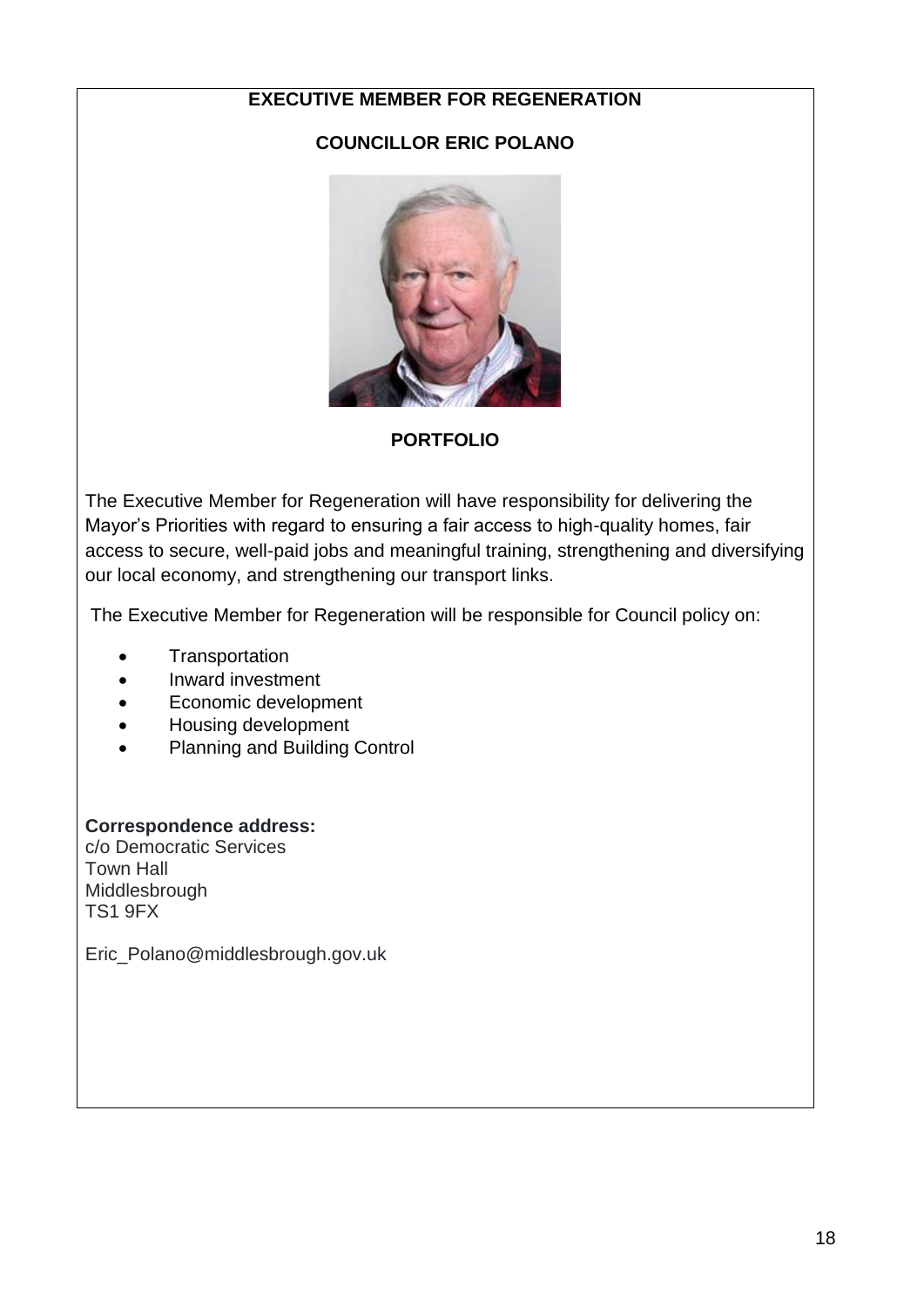# **EXECUTIVE MEMBER FOR YOUNG ADULTS AND DEMOCRATIC ENGAGEMENT**

## **COUNCILLOR LUKE MASON**



**PORTFOLIO**

The Executive Member will take responsibility for making sure Middlesbrough offers the careers, opportunities and amenities to ensure that young adults (16-25 years old) are able to thrive and to encourage other young people to relocate to the town.

Responsible for:

- Democratic Engagement and Promotion of Democracy
- Supporting Young People into Employment
- Young Adults and Community Learning
- Youth Parliament

The Executive Member will work in conjunction with the Deputy Mayor and Executive Member for Children's Services and will also take responsibility for making sure that the council engages with young adults and all groups, encouraging increased levels of democratic engagement.

### **Correspondence address:**

c/o Democratic Services Town Hall **Middlesbrough** TS1 9FX

luke\_mason@middlesbrough.gov.uk